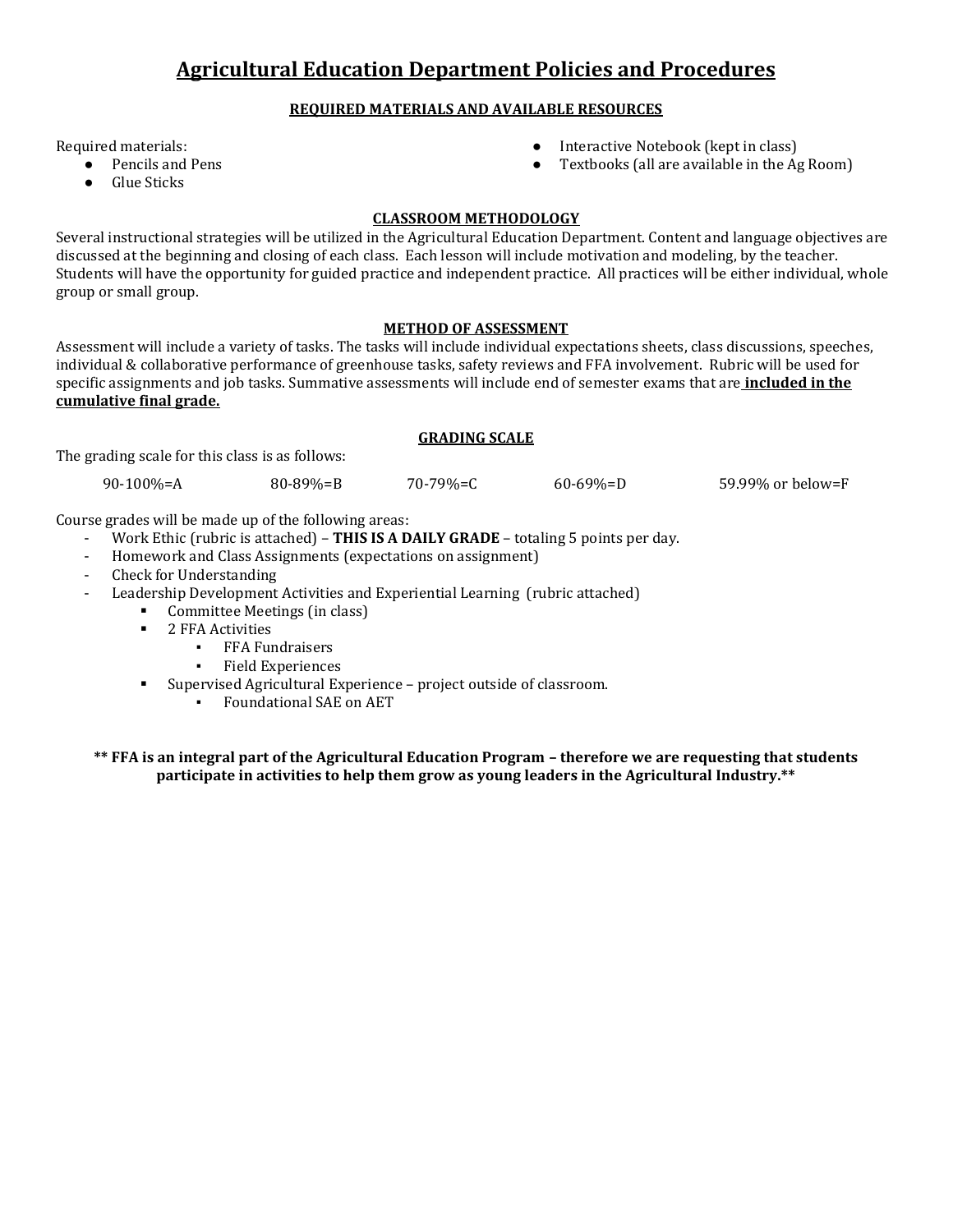## **Work Ethic Rubric – it is all about CHOICES!**

| <b>Exemplary Professionalism</b>                                                                                                                 |  |
|--------------------------------------------------------------------------------------------------------------------------------------------------|--|
| <b>Behavior</b><br>Shows a respect of the classroom and materials<br>needed to complete tasks.<br>Adheres to ALL school rules.                   |  |
| Attitude<br>Has a continuously positive attitude towards<br>peers, instructor, guests and content.                                               |  |
| Language<br>Does not use inappropriate language in the<br>classroom or work spaces - utilizes the correct<br>content vocabulary.                 |  |
| <b>Time Management</b><br>Arrives on time.<br>Complete tasks in a timely manner - does not<br>typically need additional time to complete.        |  |
| <b>Technology Use</b><br>Does not utilize cell phone during the class time,<br>unless specified by the instructor.<br>Provided with one warning. |  |

## **Leadership Development Rubric – it is all about the EXPERIENCE!**

| <b>Exemplary Leadership</b>                                                                                                                                                                                                                                                                                   |  |
|---------------------------------------------------------------------------------------------------------------------------------------------------------------------------------------------------------------------------------------------------------------------------------------------------------------|--|
| Participation<br>Student attends more than the 2 required FFA<br>activities and demonstrates leadership skills.                                                                                                                                                                                               |  |
| <b>Professionalism</b><br>Shows up EARLY to the event.<br>Has the proper attire (official dress or FFA gear)<br>Has a positive attitude and willingness to<br>engage in tasks.<br>Utilizes their cell phone at the appropriate<br>times (NOT in front of customers, guests or in<br>the middle of the event.) |  |
| Reflection<br>Experiences are documented with explicit<br>details and have added pictures (highlighting<br>WORK - not selfies) in the students' AET Record<br>Book.                                                                                                                                           |  |

## **Experiential Learning Rubric – it is all about the CAREER!**

| <b>Exemplary Experience</b>                                                                                                                                                   |  |
|-------------------------------------------------------------------------------------------------------------------------------------------------------------------------------|--|
| <b>Experiential Learning</b><br>Student strategically plans a project that will<br>allow for continued growth. Project is also<br>directly linked to his or her career goals. |  |
| Student calculates that he or she will learn<br>roughly 10 new skills through the experience.                                                                                 |  |
| <b>Documentation</b><br>(resumes, business letters and record book<br>completed)                                                                                              |  |
| Student creates a set of professional documents<br>to accompany his or her project.                                                                                           |  |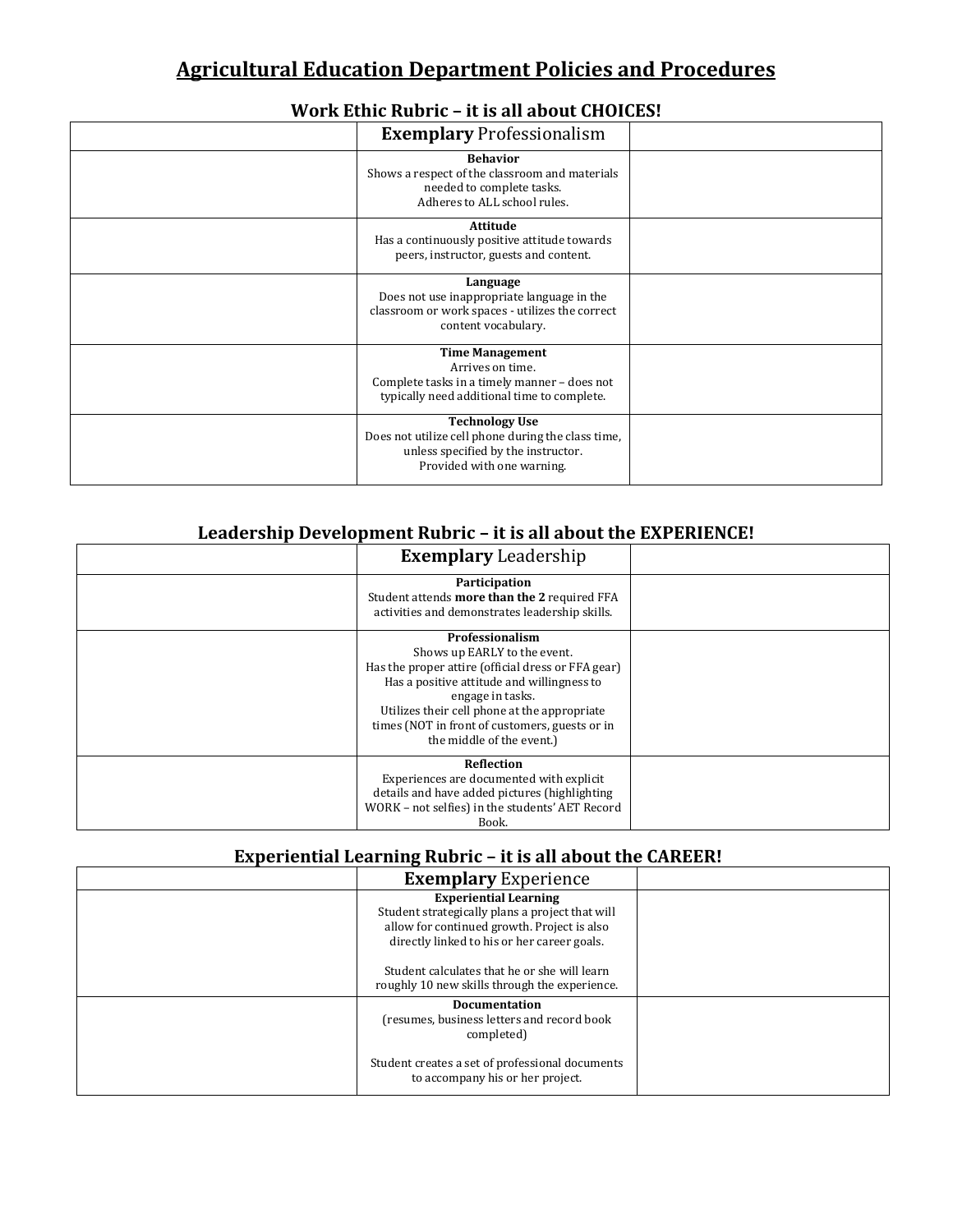#### **ASSIGNMENT TURN-IN AND EXCUSED WORK**

All unit assignments are due no later than the day **BEFORE** a unit exam. Assignments will not be accepted after the test is given. If a student misses the day of a test; **it is the responsibility of the student** to set up a time to take the test. Make-up tests must be taken no later than 2 school days after the missed test date (i.e. Test missed on Friday, make-up date is no later than Tuesday of the next week).

Excused absent work can be made up two weeks following the absence. **The student must ask for the work, as it is the student's responsibility not the teachers**. Unexcused absent work can be made up one week following the absences with a **25% reduction** in the grade. If absent at any time all documents can be found on Schoology or in a file system in the classroom.

#### **REQUEST TO RETEST**

Students will be provided the opportunity to retest their knowledge. The purpose of this is to hold students accountable for their actions while allowing them the chance to make appropriate changes to the way they prepare for the exam. Please ask for further information.

#### **TARDY**

The Agricultural Education department will follow the school's tardy policy as outlined in the student handbook. Being 10 minutes tardy to class will result in being marked absent. Tardies will affect a student's Work Ethic Grade, per the rubric. BE ON TIME TO CLASS!

#### **CO-CURRICULAR ACTIVITIES**

All school policies and FFA discipline policies will be adhered to when students travel from the school for an Educational, Leadership Development, or Supervised Agricultural Experience opportunity. Remember that misconduct on a field trip or other activity will have consequences for not only the student involved, but also the Chapter as a whole.

#### **ELIGIBILITY**

Throughout the year student will be provided with various opportunities to attend field trips. Eligibility requirements include:

- Student must have 5 passing grades, in order to attend a field trip.
- Permission forms will need to be turned in **5 days prior** to the field trip date.
- Student may not have any **disciplinary issues**. This is at the instructor's digression.

Ultimately, the school reserves the right to disallow students to participate in off campus activities if the student has not earned the right to attend, or will pose as a threat to the safety and rights of others.

#### **ELECTRONIC USAGE**

Per school policy, electronics are not permitted during class. Occasionally students will be instructed to utilize electronics for the sake of research and other activities, otherwise electronics will remain in pockets or backpacks during class.

#### **SPARTAN BEHAVIORS**

These behaviors increase student achievement and establish a positive learning environment.

- Being self-responsible
- Cooperating with others
- Returning equipment

These actions do not require administrative involvement, do not significantly violate the rights of others, do not put others at risk or harm, or are not chronic, and are managed by using the **Five Step Plan**. (This is only a partial list of inappropriate behaviors.)

- Unprepared for instruction
- **Insubordination**
- Disruptive

#### **Five Step Plan:**

- 1. Student warning. Teacher conference.
- 2. Student warning. Parent contact.
- 3. Detention (during lunch or after school). Parent contact.
- Late to class

Helping others Acting as a role model

- Inappropriate use of electronics, gum, hats, etc.
- 4. Detention (during lunch or after school). Student, parent, teacher and counselor conference.
- 5. Referral from administration. Required parent conference.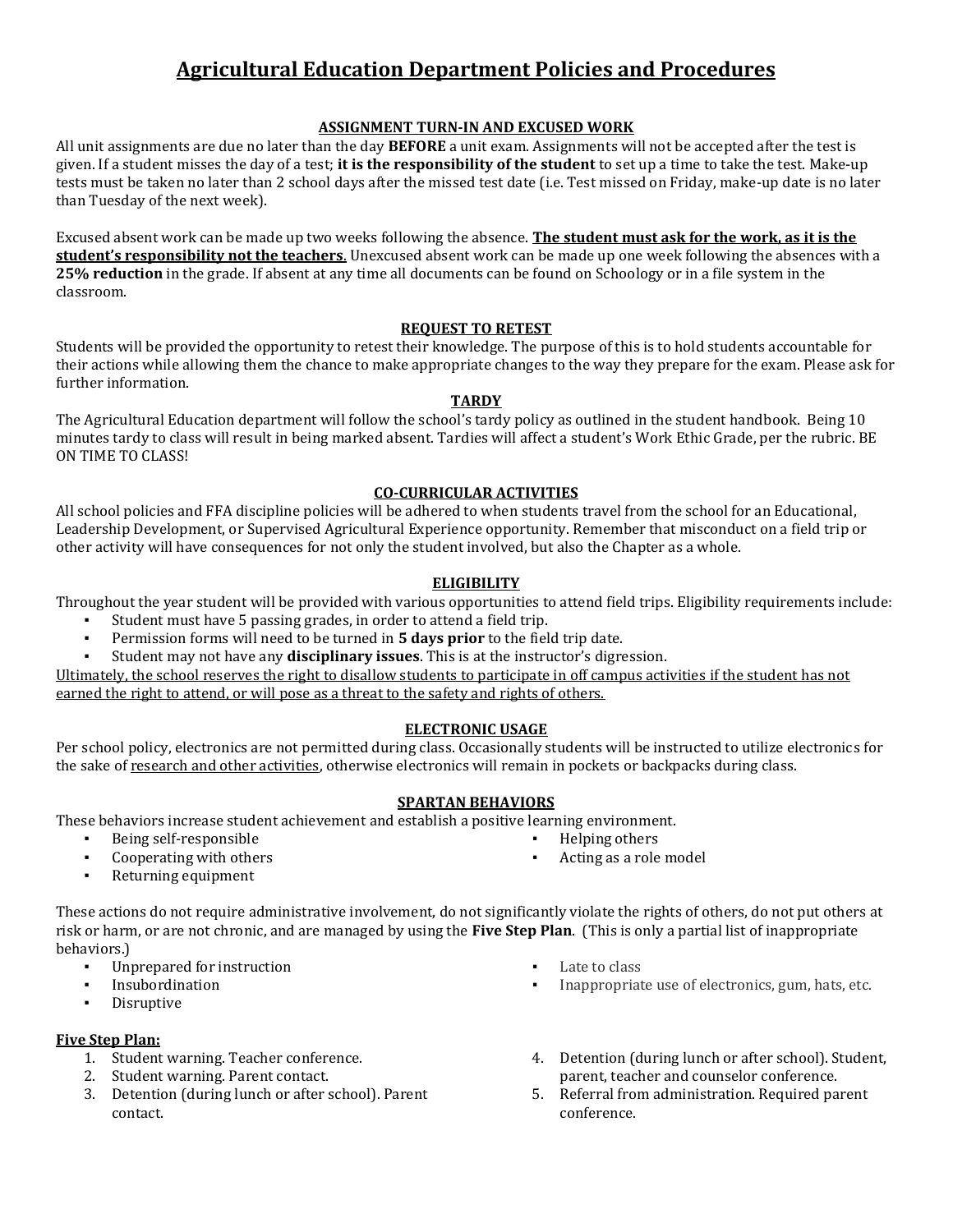#### **WORKING AGREEMENTS**

The following set of agreements are a powerful code of conduct that can change the way we look at situations and our own personal abilities. These agreements will be upheld within this classroom.

- 1. Be impeccable with you word.
	- Speak with integrity. Say only what you mean. Avoid using words to speak against yourself or to gossip about others. Use the power of your word in the direction of truth and love.
- 2. Don't take anything personally.
	- Nothing others do is because of you. What others say and do is a projection of their own reality, their own dreams. When you are immune to the opinions and actions of others, you won't be the victim of needless suffering.
- 3. Don't make assumptions.
	- Find the courage to ask questions and to express what you really want. Communicate with others as clearly as you can to avoid misunderstandings, sadness, and drama. With just this one agreement, you might completely transform your life.
- 4. Always do your best.
	- Your best is going to change from moment to moment. Iit will be different when you are healthy as opposed to sick. Under any circumstance, simply do your best and you will avoid self-judgement, self-abuse and regret.

In the space provided, please explain (in your own words) what the above 4 working agreements mean in terms of an academic and working environment.

#### **COMMUNICATIONS and RESOURCE INFO**

Infinite Campus Messages - EMAIL

The AET (Agricultural Experience Tracker) – ONLINE

- [www.theaet.com](http://www.theaet.com/)
- Chapter ID: CO0023
- Username: first initial, last name (i.e. spierce2)
- Password: school lunch number (i.e. 12323)

\*\*\*Mr. Longacre and Mrs. Pierce will be available for assistance with AET Record Books and FFA Award Applications by appointment only. Please email to set up a time.

> **\*\*If you are struggling with record books PLEASE COME GET HELP! \*\*If you would like to apply for awards or degrees PLEASE COME GET HELP!**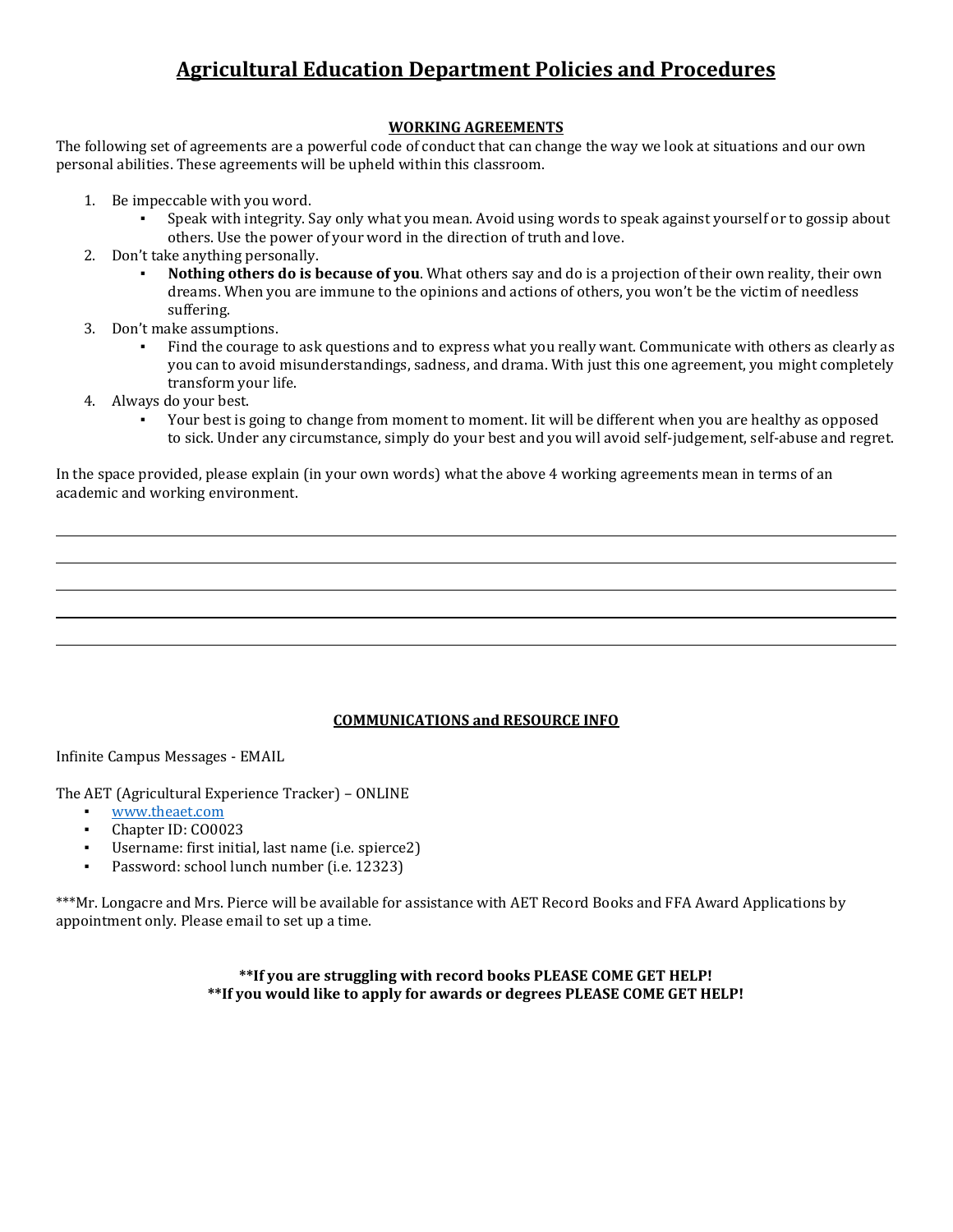#### **PARENT/GUARDIAN INFORMATION**

| Technology Available (computer and internet): Y N | Interested in Chapter or State Degree? Y<br>N |
|---------------------------------------------------|-----------------------------------------------|

The Greeley West Agricultural Education Department provides various opportunities for students to participate in. We would like to extend an invitation to all parents and family members to be involved in the process of providing these opportunities. If you could please **select, a couple** of areas that you would be interested in helping with, we would greatly appreciate it!

#### **Financial Leadership Events:**

- Ticket Sales
- Silent Auction Items
- Food Preparation
- Setting-up Events (at the location)

#### **Donations:**

- Classroom Supplies
- Financial Aid (for specific students)
- FFA Jackets
- FFA T-Shirts

#### **Classroom Aide:**

- Guest Speaking (our students would love to know more about your occupation!)
	- Agribusiness
	- Animal Industry
	- Plant Industry
	- **Natural Resources Industry**
	- **Mechanical Industry**
	- Food Products and Processing
	- **Environmental Service Industry**
- Transportation Donation
- Chaperone Field Trips
	- **Home and Garden Show** 
		- National Western Stock Show
		- Colorado Farm Show
		- Aspire to Grow
	- **State Convention**

#### **Supervised Agricultural Education Projects:**

- General Help
	- Project Set-Up
	- Project Assistance
- Placements
- Livestock
	- Catch-It (Fair)

Heifer Wrangle (NWSS)

#### **Breeding Grant (FFA)**

#### **Greeley West FFA Parent Group:**

#### General Involvement

- Technology Assistance
- Classroom
- Fundraising
- Community Input
- Sign-Up for Remind101 (see previous page for sign-up)
- Want more information on Parent Group

#### **Career Development Event Sponsor/Coach:**

- Agricultural Issues
- Agricultural Mechanics
- Agricultural Sales
- Prepared Public Speaking
- Dairy Cattle Evaluation
- Livestock Evaluation
- Equine Evaluation
- Field Crops
- Floriculture
- Job Interview
- Meats Evaluation
- Milk Products and Processing
- Bison Judging (at NWSS)

#### **Judges for Contest:**

- Creed Speaking
- Prepared Public Speaking
- Record Books
- Notebooks

#### **Sponsor for Awards and Scholarships:**

- Banquet Awards
- Student Scholarships

[Nondiscrimination Statement](http://www.greeleyschools.org/site/default.aspx?PageType=3&DomainID=4&ModuleInstanceID=92&ViewID=047E6BE3-6D87-4130-8424-D8E4E9ED6C2A&RenderLoc=0&FlexDataID=26204&PageID=1)<br>Greeley-Evans School District 6 and the Board of Education commits itself to a policy of nondiscrimination and shall not discriminate in its educational, employment or hiring practices on the ba national origin, ethnicity, religion, gender, sexual orientation, age, marital status or disability. Concern or complaint procedures have been established for students, parents, employees and members of the public. The following person(s) have been identified as a compliance officer for District 6.